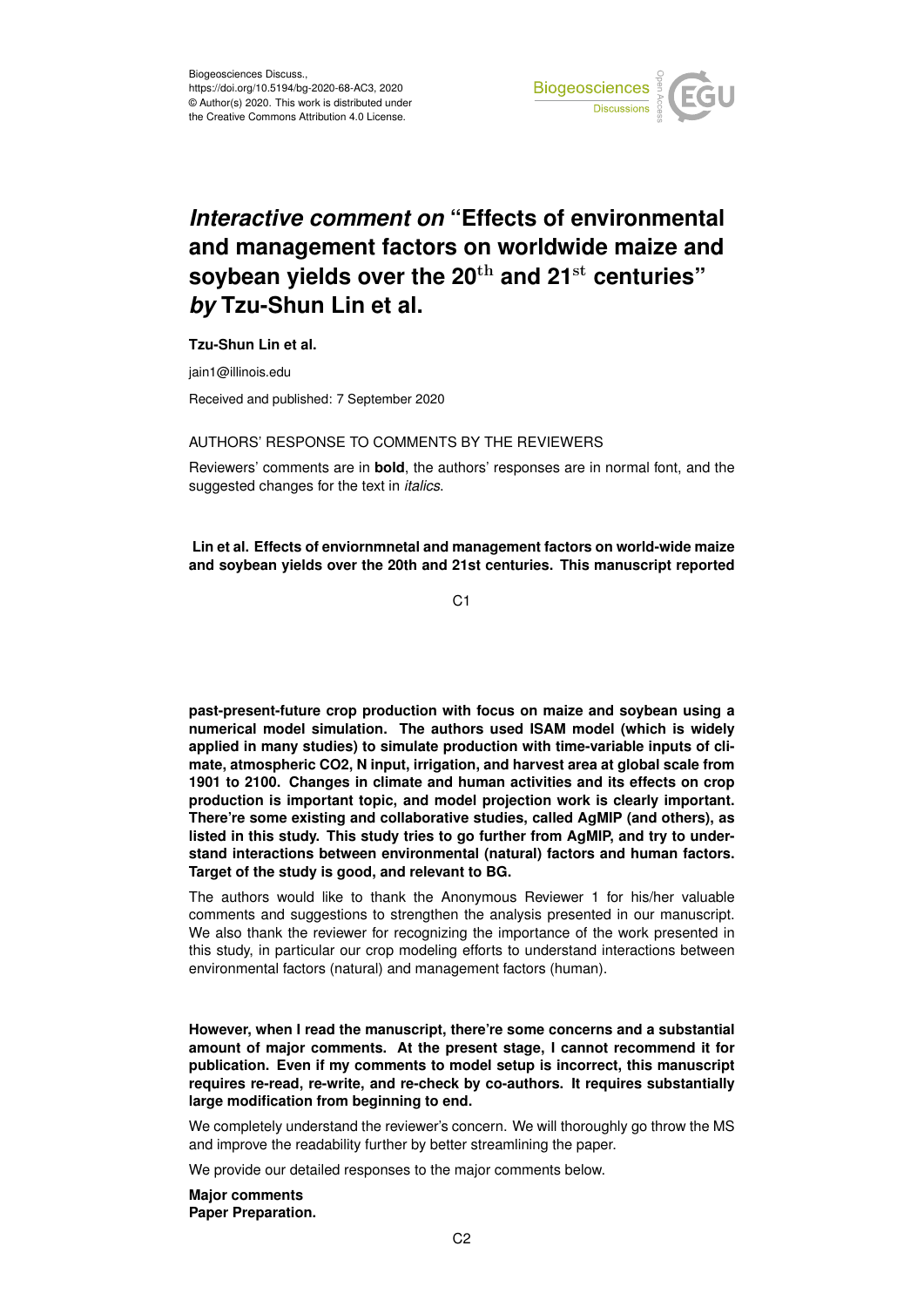**The manuscript is not ready for submission. There are many typos and simple mistakes. I can easily find (e.g. grammatically incorrect) such sentences. I strongly suggest the authors check this manuscript from beginning to end and improve description.**

We understand the reviewer's concern regarding typos and simple mistakes. We apologize for these oversights. We propose to proofread the manuscript again and improve its readability.

**In addition, too many figures (15 figures and many tables) in supplemental materials are cited in the result section (Much of results section are supported by supplemental figures). Therefore, it is unfair as a peer-reviewed articles. These supplemental figures are referred from the main text but main text lacks sufficient explanation and interpretation of the figure. These should be improved.**

Originally, we moved those figures, tables, as well as some technical information to the supplementary section (SS), because they were providing extra details related to the individual aspects of the study but not critical to support the conclusion of the study findings, and whose inclusion in the main text would have disrupted the flow of the descriptions of the results. However, we appreciate the reviewer's concerns that the SS contains too many figures and other material, which would be published as a separate document along with the paper. To address the reviewer's concern, here we propose the following changes: (1) move most of the technical information and some figures and tables to appendices, (2) retain some of the material in the SS, and (3) move some to the main text. See below our detailed plan:

C3

*(1) Material to be Moved to Appendix Section* According to the Biogeosciences policy, appendices are part of the manuscript, which are published right after the conclusions and discussion sections. In specific, we propose to move the following supplementary text sections, figures, and tables to the Appendix Section.

(1.1) Merge e following four text sections (Text S2-S5) into one Appendix B:

Text S2. Estimation of Crop Specific Harvested Area for Irrigated and Non-Irrigated Conditions Text S3. Estimation of Crop Specific N Inputs at Spatial Scale Text S4. Estimation of Irrigation Water Amount Text S5. Estimation of Crop Specific Planting Time

Appendix B: Estimation of Crop Specific Harvested Area, N Input, Irrigation Amount, and Planting Time We will also move Figure S5 and Table S1, which are cited in Text S4 and Text S5, to Appendix B

(1.2) Move the following text sections to the Appendix Section to standalone Appendices:

Text S1. to an Appendix Section with the following title: Appendix A: Bias Correction of Future Climate

Text S6 to an Appendix Section with the following title: Appendix C. Seeding and Plant Residue Removal Rates We will also move Table S2, which is cited in Text S6, to Appendix C

Text S7 to an Appendix Section with the following title: Appendix D. ISAM Model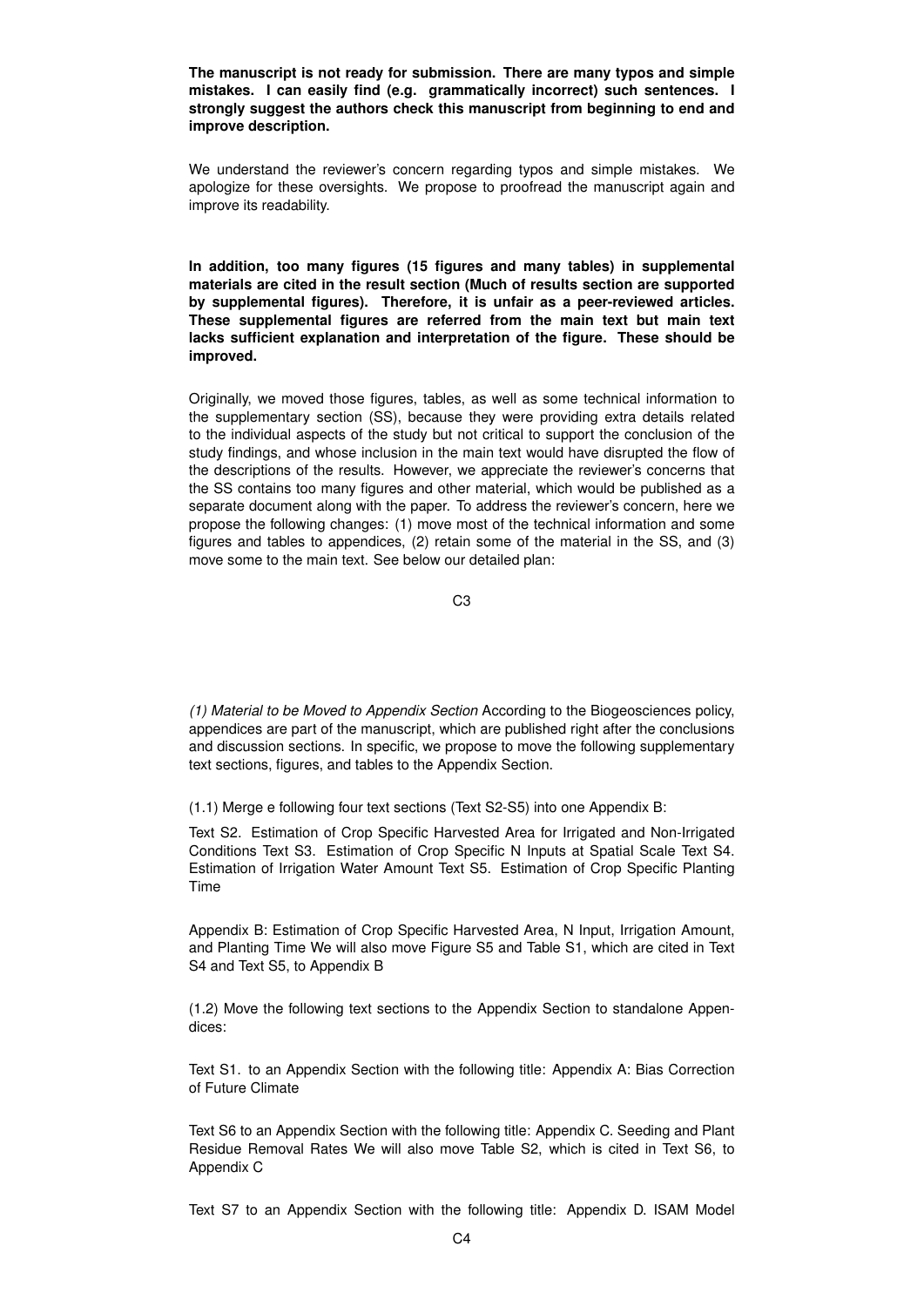Simulations Yields for Maize and Soybean for FACE Sites We will also move Figure S7 and Table S3, which are cited in Text S7, to Appendix D

Text S8 to an Appendix Section with the following title: Appendix E. Implementation of the N Stress Effect on Carbon Allocation We will also move Figure S8 and Table S5, which are cited in Text S8, to Appendix E

Text S9 to an Appendix Section with the following title: Appendix F. Heat Stress effect on Crop Productivity

Text S10 to an Appendix Section with the following title: Appendix G. The Calculation of the Percent Bias (PBIAS)

Text S11 to an Appendix Section with the following title: Appendix H. Calculation of Detrended Yield We will also move Figure S9, which is cited in Text S11, to Appendix H

Text S12 to an Appendix Section with the following title: Appendix I. CLM and AgMIP Model Results for the FACE Sites We will also move Tables S4, which is cited in Text S12, to Appendix I

Appendix J: Figures Figure S12: It shows the model estimated LAI for the period 1996- 2005 and for the 2090s under two future scenarios. While the observations suggest that LAI for soybean for the tropical regions is the lowest, we added this figure to show that the model estimated LAI for soybean is consistent with the observations. We propose to move this figure to the Appendix section.

Figure S13: This figure shows the model simulated leaf net photosynthetic rates for

C4 crops, maize and C3 crops, soybean response to leaf temperature, which are important results. Therefore, we propose to move this figure to the Appendix section

*(2) Material to be Retained in the Supplementary Section* We will retain the following Text, Tables, and Figures in the supplementary section because these are not critical to supporting the conclusion of the paper.

2.1 Figures Figures S1-S4, S6: These figures describe the model input data, which we adopted from other published studies.

Figures S10-S11a-c: These figures are the expansion of Figures 3 and 4. Figures 3-4 describe the results at a regional scale, which are further expended to the gridded scales in Figures S10-S11ac.

Table S6: The table shows the maize and soybean yields (t/ha) at global and regional scales averaged over the period 1996-2005 for the reference case (ERef) and for the [CO2] (ECO2), climate (ECli), irrigation (EIrr), nitrogen input (ENit) and harvest areas (EHar) factor cases; and the

*(3) Material to be Moved to the Main Text* Figures 14S and 15S: These figures are showing the model estimated effect of heat stress and harvested area change on crop yield under two scenarios. These figures are cited multiple times in the main text. Therefore, we propose to move these figures to the main text.

C5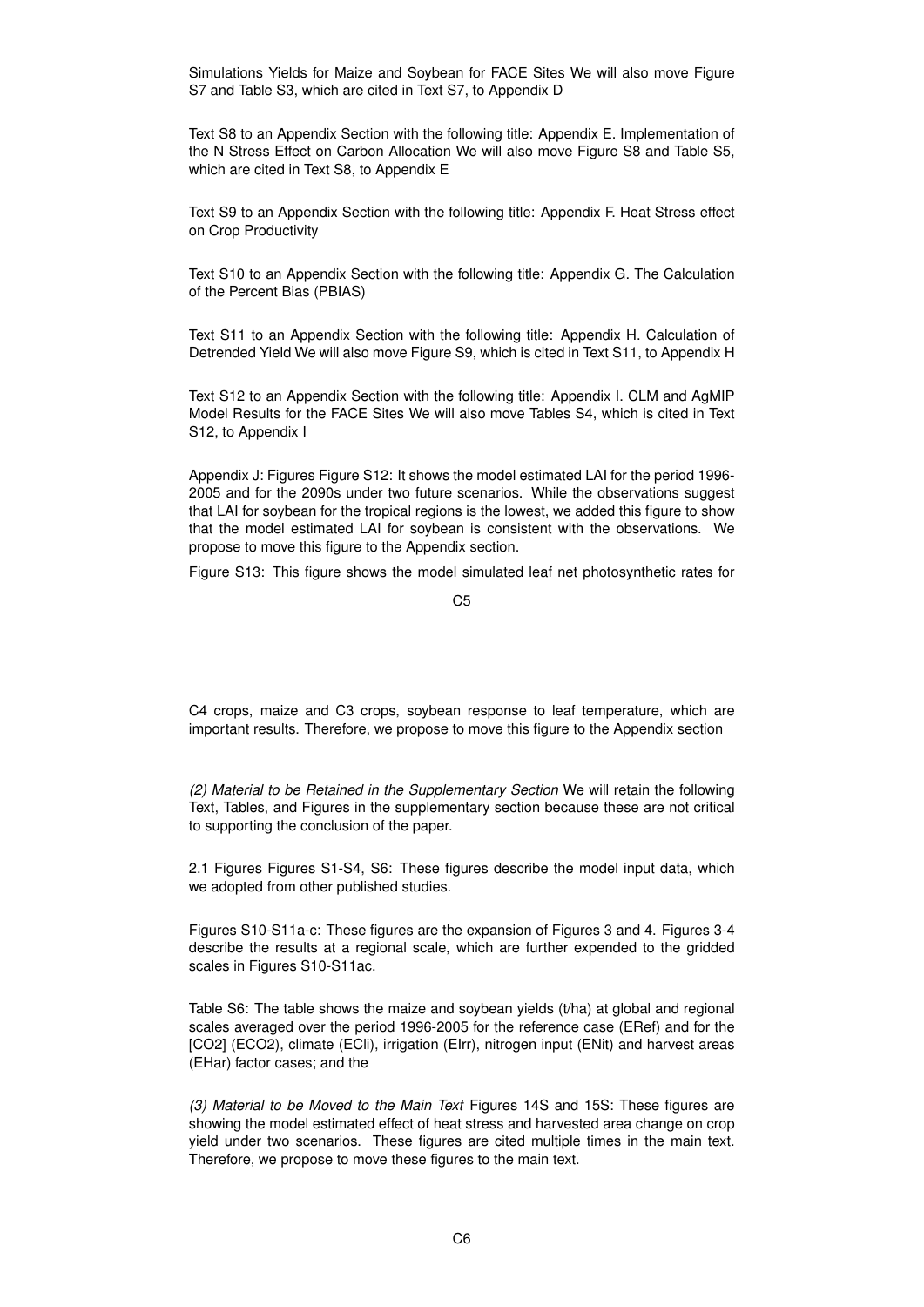**Model Setup In the experiments of sensitivity check, the authors conducted many experiment with one input time-invariant. In the experiment, the authors set 1901-1920 values for 1901- 2005 simulation and 1996-2006 values for 2006-2100 simulation. If the description is true, I have serious concern of the model outputs. If we consider atmospheric CO2 concentration as time-invariant parameter, model run was conducted using 1901-1920 CO2 concentration for 1901-2005 and 1996-2006 CO2 for 2006-2100. This setup include large jump of CO2 concentration, and this may introduce unrealistic jumps of outputs s around 2005. So, in my guess, results on future changes contain large biases caused by jump of input parameters for sensitivity tests. This should be avoided.**

We would like to clarify the procedure of model simulations. We propose to revise the text in the paper to describe the model simulation procedure better.

First, we agree that increasing the concentrations to 1996-2005 value in the year 2005 in the historical invariant CO2 case would have introduced an unrealistic jump in the model output in the year 2001(2005). However, this is not our modeling approach. We perform two different CO2 invariant cases, one is a historical case, and another one is a future case as explained below:

For the historical CO2 invariant case, we run the model from 1901 to 2005 with fixed CO2 concentration at the 1900 level.

For the future invariant CO2 case, we first run the model for the reference case for the period 1901-2000; the reference case has a varying climate, CO2 and other environmental and management inputs. Then we continue the model run from 2001-2100

C<sub>7</sub>

with CO2 concentration fixed at the 1996-2005 mean value (ca. 369.0 ppm), which is ca. 2000 value (368.2), but other variable values are assumed to change as in the reference case. Note that we compare the results for the 2090s (e.g., averaged over 2090-2099) relative to 1996-2005 (ca. 2000), which has already been stated in the main text. Following this approach, there is no sudden jump in the model output for the yields in the year 2000 (or 2005), and the year 2000 model results are the same for CO2 invariant and reference cases.

We will revise the text from lines 135-137 and clarify this point in the revised MS as follows:

*The five additional simulations, ECO2, ECli, EHar, ENit and EIrr are performed differently for the period 1901-2005, and for the period 2006-2100. For the 1901-2005case, one of the five factors remains fixed at the 1901 level, whereas all other factors vary with time as in ERef. For the future time case, first we run the model for the ERef case for the period 1901-2000. Next, we continue the model run from 2001-2100 with one of the five factors remains fixed at the 1996-2005 mean value, which represents ca. 2000 value, but other variable values are assumed to change as in the ERef case.*

**Interpretation of Results Manuscript contains many figures (in main text and supplement). However, these figures were not well-evaluated and discussed in the main text. I believe these figures contains many important implications. However, this manuscript fails on this point.**

We agree that there are lots of important results that can be drawn from these figures. However, we have discussed only those aspects of these figures, which are directly or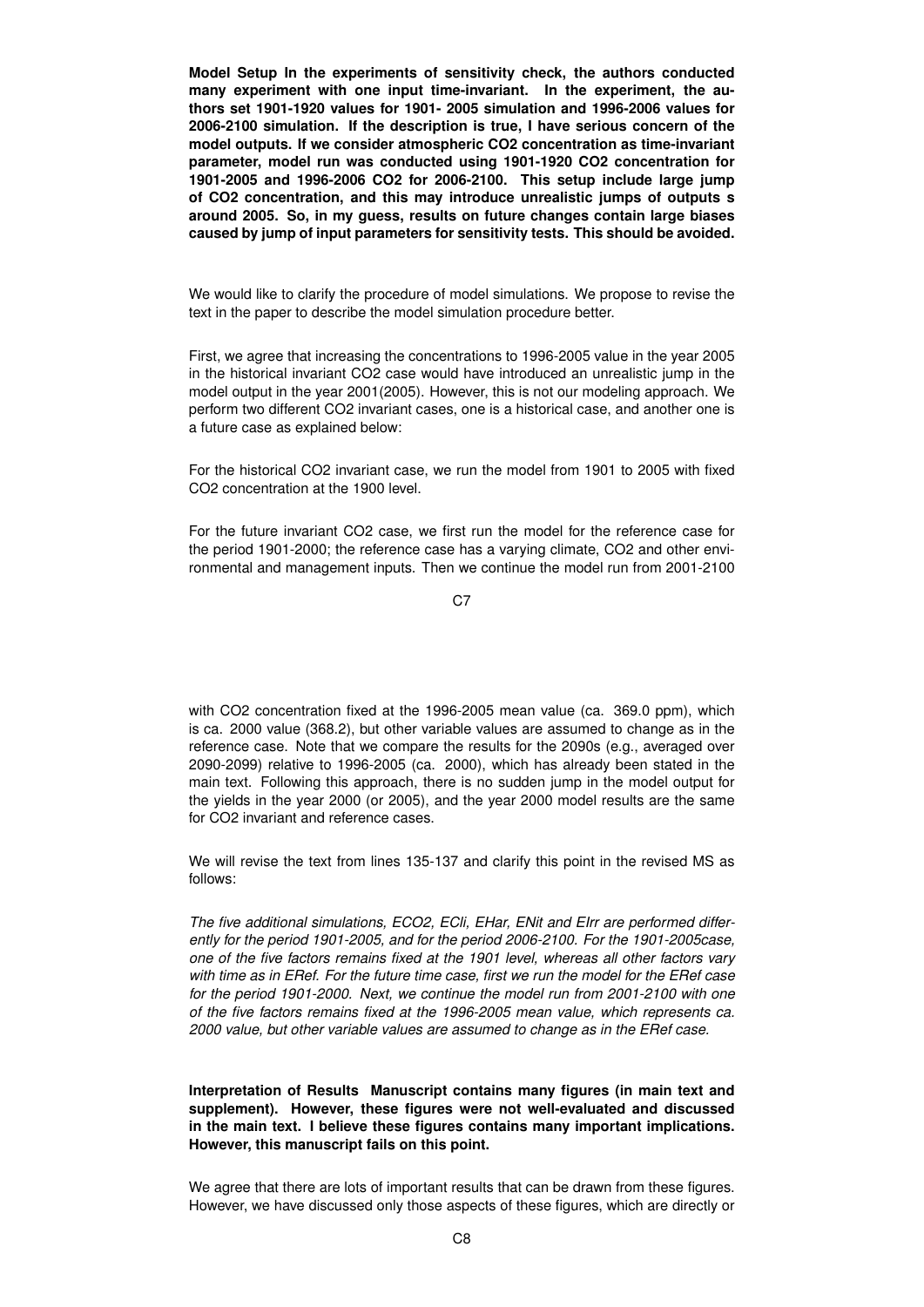indirectly related to the objectives of this study. However, we have re-evaluated each figure and table discussion, and propose to add the following additional explanations as we find appropriate.

Figure S4: This figure shows the future changes in the N input at the regional scale. We propose to add the following text in line 112 to describe the N input distribution at a regional scale based on this figure:

*For future scenarios, the global average N application rates are higher and more prevalent in greater increased harvested areas, including SA, AF, and SSEA, under RCP4.5 compared to those under RCP8.5 conditions (Figure S2b and S4). In the 2090s, N rate is decreased in NA and EU under RCP8.5; however, it is increased in EU and decreased in NA under RCP4.5. In CHN, there is a negligible change under RCP4.5 but an increase in the south under RCP8.5.*

Table S2: These tables describe the changes in seeding rates and residue management. Since their revised input, as shown in Table S2, improve modeled crop yields at regional scales (Table 2), particularly in AF and SSEA), we propose to add the following text in lines 162 describe these improvements:

*The updated seeding rates at the sowing time are usually lower for soybean in CHN, AF and SSEA (Table S2). After implementing these modifications, the modeled yield for soybean is reduced and the revised yield in these regions for 1996-2005 compares better with the observation data (and the biases in the modeled yield relative to the historical time are reduced (Figures 1 and 2).*

C9

Table 2: This table shows the global and regional-scale percent bias (PBIAS,

*Also, uncertainty in the input data, such as climate, soil, or crop management, might have also introduced the biases in the modeled yield (Barman et al., 2014a, 2014b; Kheshgi et al., 1999; Jagtap and Jones, 2001), which we plan to carry out in our future modeling analysis.*

Figure 4: This figure describes how different environmental and management factors, including climate change, will affect crop yields at a regional scale. Here we will add the following statement in line 270 to describe how the climate affects maize and soybean yield (Figure 4) differently through crop respiration:

*Also, rising temperature increases crop respiration and thus reduces carbon use efficiency (CUE), defined as the ratio of net primary production to gross primary production (Zhang et al., 2013). Since CUE is lower for soybean than maize (Yamaguchi, 1978), soybean incurs relatively higher carbon loss through respiration, resulting in the lower yields under the higher emission scenarios RCP 8.5 (Figure 4).*

Figures 1 and 4: Figure 1 shows the current (1996-2005) maize and soybean yields in each region. Figure 4 shows how N input affecting yield over the 2090s under two scenarios in each region. Here we propose to add the following text in line 302 to describe further the effects of N management on future crop yields for different regions:

*Crop yield can be enhanced by the intensification of N fertilization with the expansion of harvested areas in current low crop productive regions, including AF and SSEA for maize and soybean, and SA for maize (Figure 1). In AF there is a continuous loss*